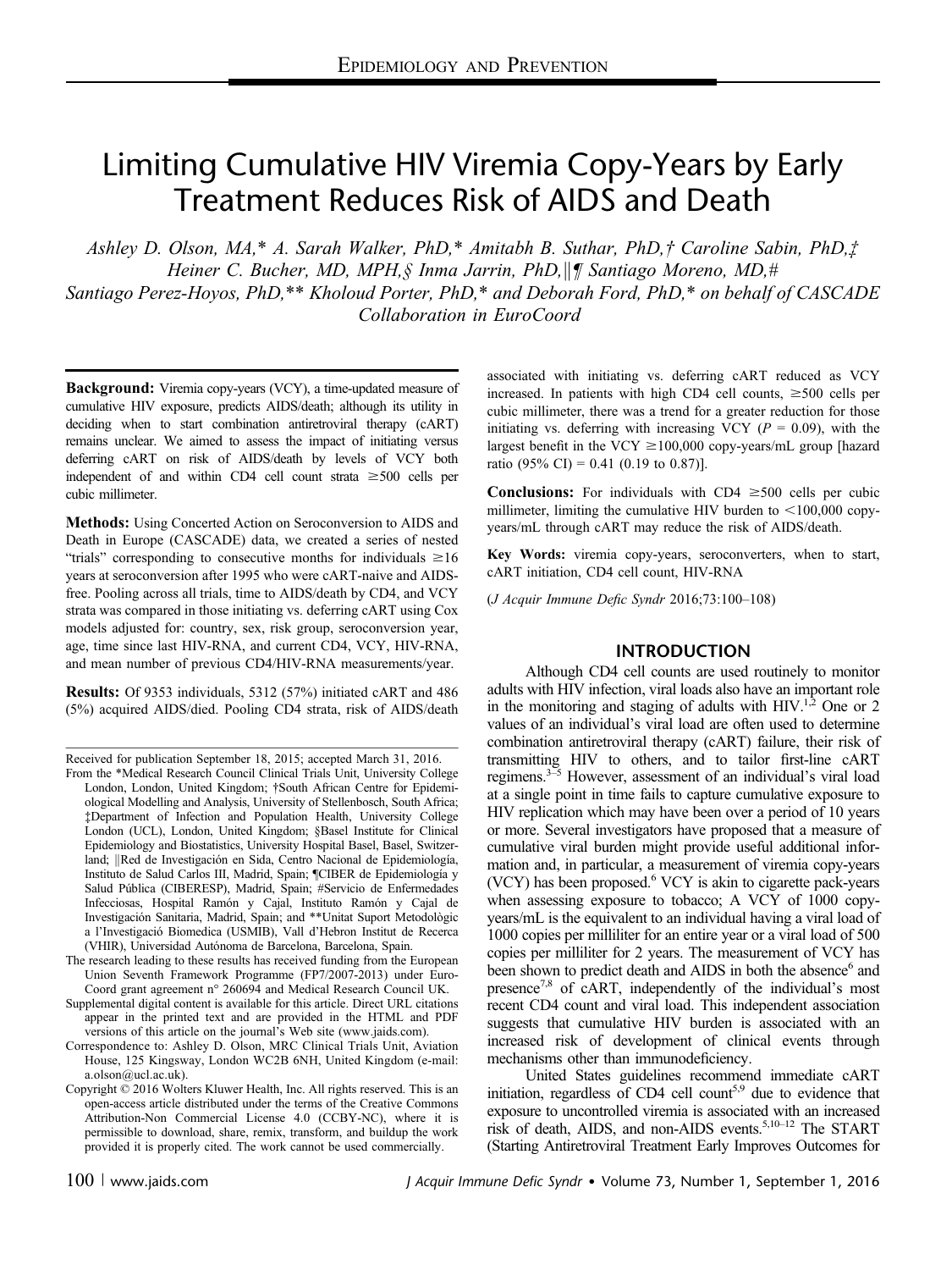HIV-Infected Individuals) trial has recently reported that waiting to initiate  $cART$  until  $CD4 < 350$  cells per cubic millimeter increases the likelihood of serious illness or death compared with immediate initiation.13 VCY serves as a measurement of cumulative exposure to HIV, and so it is important to determine whether VCY contributes to the likelihood of illness and death and whether cART initiation before the accrual of VCY could help optimize clinical and public health HIV outcomes.

Randomized trials are unlikely to be conducted to determine whether accrual of viremia VCY before cART initiation increases mortality because of the difficulty and expertise in enrolling participants soon after seroconversion, and because cART is now recommended in many asymptomatic populations. In addition, there is substantial potential for leadtime bias in analyses using VCY because of variability in the extent of HIV replication an individual will have been exposed to previous enrollment into care. One way to limit this bias is to restrict analyses to participants with serial viral load measurements since a known seroconversion date; such data are available from the Concerted Action on Seroconversion to AIDS and Death in Europe (CASCADE) Collaboration, an international multicenter collaboration of data from persons with wellestimated dates of HIV seroconversion. Previous analyses of CASCADE data have shown a protective effect of initiating  $cART$  on AIDS/death at CD4  $<$  500 cells per cubic millimeter [hazard ratio (HR) 0.59 (95% CI: 0.43 to 0.81) and HR 0.75 (0.49–1.14) in CD4 cell strata 200–349 and 350–499, respectively], but no evidence for a reduction in risk at  $CD4 \geq 500$  cells per cubic millimeter [HR  $1.10$  (0.67–1.79)].<sup>14</sup> Here we examine the effect of initiating or deferring cART at different levels of VCY on HIV disease progression. We investigate whether or not individuals with  $CD4 \geq 500$  cells per cubic millimeter but high VCY would benefit from starting cART.

## **METHODS**

#### Study Population

Data from CASCADE in EuroCoord ([www.EuroCoord.](http://www.eurocoord.net/) [net\)](http://www.eurocoord.net/) 2013 data update were used for this analysis.<sup>15</sup> Briefly, CASCADE is a cohort collaboration of 29 cohorts of individuals with well-estimated dates of HIV seroconversion from Europe (94%), Australia (2%), Canada (0.5%), and Sub-Saharan Africa (3%). Date of seroconversion is estimated as the midpoint between the last negative and first positive HIV antibody test results with a maximum of 3 years between the test dates (85%), laboratory evidence of acute seroconversion (real-time polymerase chain reaction positivity of incomplete Western blot) (13%), the date of seroconversion illness with a negative and positive test no more than 3 years apart (2%), or by a probability distribution to determine the most likely date of transmission for men with hemophilia infected with HIV after transfusion with clotting factor concentrates  $\left($  < 1% of the sample).

All cohorts contributing to CASCADE received ethical approval from their individual ethics review boards.

Adults ( $\geq$ 16 years old) seroconverting in the cART era (post 1995) were included provided they had at least 1 HIV-RNA measurement between 4 and 12 months after seroconversion. Two Sub-Saharan African cohorts were excluded from this

Copyright  $\odot$  2016 Wolters Kluwer Health, Inc. All rights reserved. www.jaids.com | 101

analysis as their CD4 cell count and cART initiation patterns are different from those in industrialized country cohorts.<sup>16</sup>

## Study Design

We created a series of sequential nested "trials" corresponding to consecutive months of follow-up beginning 4 months after seroconversion, where each month represents the baseline month for a new trial (Fig. 1). As described previously, this approach allows appropriate adjustment for time-dependent confounding.<sup>17,18</sup> We created new trials with all eligible individuals for each month between January 1996 and May 2013. Individuals were eligible for a trial if they were cART-naive before the baseline month, had a CD4 or HIV-RNA measurement 12 months before the baseline month, and were AIDS-free until the end of the baseline month. Time to AIDS/death was compared in those who initiated cART in each baseline month versus those who deferred, pooling across all trials.

AIDS events in the first year of seroconversion were not considered as disease progression outcomes, but rather as severe seroconversion illness. In addition, invasive candidiasis was not considered an outcome in this analysis as it is typically less severe and associated with longer survival compared with other AIDS-defining conditions.<sup>19–22</sup>

#### Viremia Measurements

If HIV-RNA could be continuously measured within an individual from seroconversion [with the viral load distribution at any time t called as  $V(t)$ ], then VCY would be calculated as the area under the HIV-RNA curve, or the integral of HIV-RNA from seroconversion to time  $t = T$ .

$$
VCY = \int_{SC}^{T} V(t)dt.
$$

However, in practice, we do not have continuously measured viral loads, but rather snapshots of HIV-RNA measurements for each individual at irregularly spaced intervals (usually approximately 3 monthly). The best approximation to the integral with the data available can be obtained through use of the trapezoidal rule, which is how we approximated VCY for the remainder of this analysis. At any given time point, J, say, VCY(J) is given by:VCY $(J) = \sum_{j=1}^{J} \frac{t(j)-t(j-1)*V(j)+V(j-1)}{2}$ , We examined HIV-RNA data for implausible values and identified 3 individuals whose HIV-RNA dropped by factors of 4, 26, and 87 between consecutive measurements and without apparently starting cART. These are far greater drops than would be expected based on the known biological variation of HIV-RNA.23,24 As all 3 individuals were recorded as having started cART in the following month, we assumed that the date of cART initiation had been incorrectly recorded, and reset the cART start dates for these individuals to 1 month before that recorded.

To estimate HIV exposure equally for all individuals, we removed HIV-RNA measurements taken in the first 3 months of seroconversion, as we were unlikely to capture the welldocumented peak in viremia shortly after seroconversion<sup>25</sup> for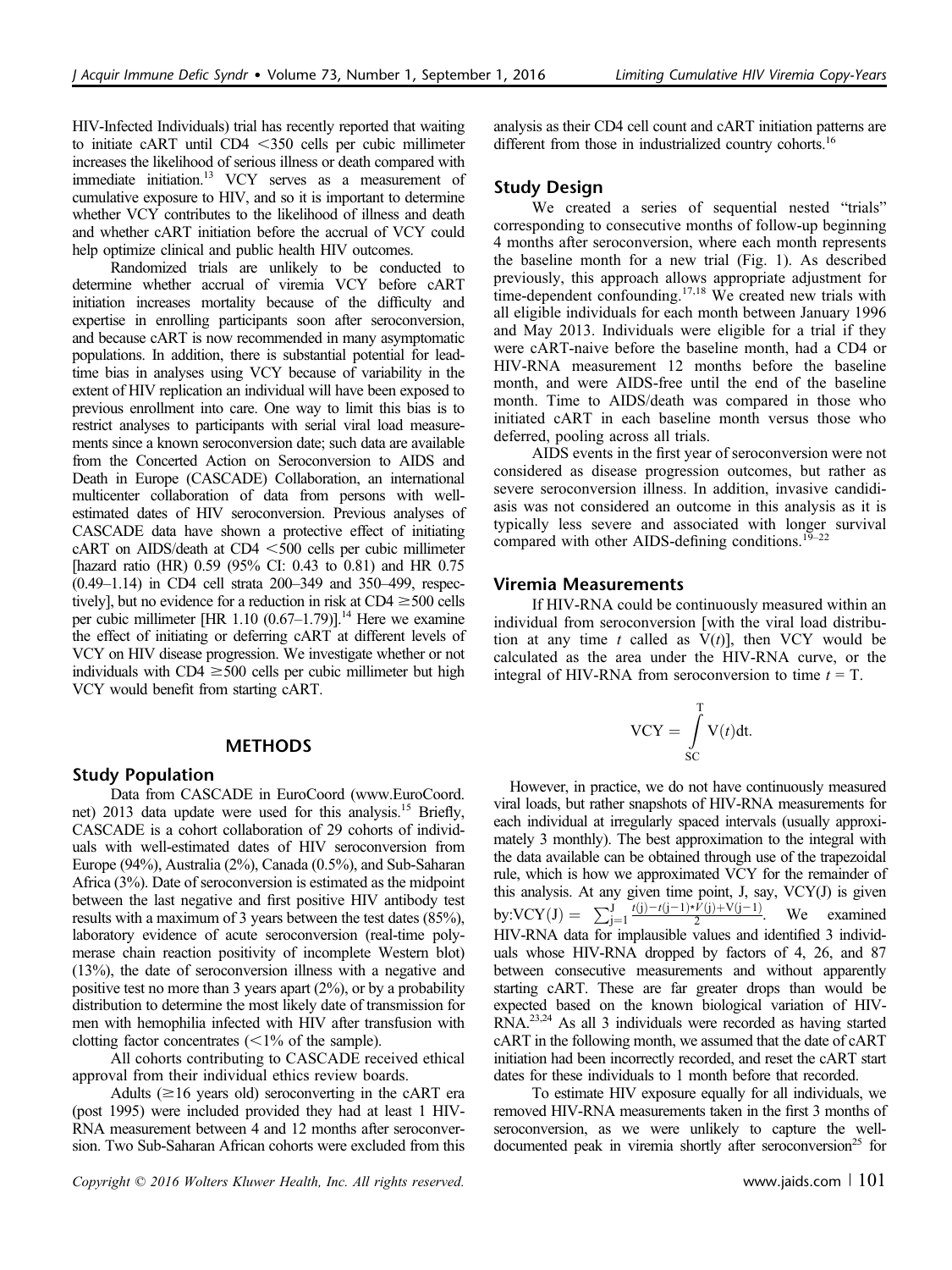FIGURE 1. A diagram of the "trials" construction. Individuals are assessed for eligibility at the beginning of each month (respective trial baseline). Each eligible individual is classified as having initiated or deferred cART in the baseline month. Time is measured from the beginning of the following month until AIDS, death, or censoring for each eligible individual (excluding any with an outcome during the baseline month). Cox proportional hazards models are used to assess the effect of initiating compared with deferring cART on time to AIDS/death, pooled across all trials.



all individuals. In addition, we assumed that HIV-RNA measurements remained relatively stable over the period 4–12 months (consistent with findings of the viral load stabilizing after the initial peak in viremia), allowing us to make the assumption that an individual's first available HIV-RNA over the period 4–12 months was equal to their HIV-RNA at month 4.

## Data Analysis

We describe baseline characteristics between those who initiated or deferred cART during the study period. We estimated the HRs for initiating versus deferring cART by levels of VCY  $(<10,000$  copy-years/mL,  $\ge 10,000-19,999$ copy-years/mL,  $\geq 20,000-49,999$  copy-years/mL,  $\geq 50,000-$ 99,999 copy-years/mL,  $\geq 100,000$  copy-year/mL) pooled across and stratified by CD4 cell count strata (initiate at CD4  $\leq$ 350 cells/mm<sup>3</sup> compared with initiate at higher values,  $\geq$ 350 cells/mm<sup>3</sup>, and initiate at  $\leq 500$  cells/mm<sup>3</sup> compared with initiate at higher values,  $\geq 500$  cells/mm<sup>3</sup>) using Cox proportional hazards models. We adjusted for trial-independent factors including country of care, sex, HIV transmission risk group, seroconversion year, and trial-dependent factors of current age, time since last HIV-RNA measurement, CD4, VCY, HIV-RNA, and mean number of previous CD4/HIV-RNA measurements per year. Trial-dependent factors were ascertained before the baseline month to ensure they were measured before the decision to initiate or defer cART in the current month. Continuous variables were modeled using restricted cubic splines, all with 3 knots with the exception of current CD4 which was modeled with 5 knots. $^{26}$  Most individuals contributed to more than 1 trial, so we used a robust variance estimator to account for within-person correlation. To investigate whether a threshold existed where cART initiation showed the most benefit, we fitted interactions between initiating cART and VCY as a continuous variable with a 3-knot spline.

Furthermore, we investigated whether there was a benefit of incorporating other measures of viremia into the decision about when to initiate cART, namely, current HIV-RNA (most recent measurement), average HIV-RNA (mean of all previous measurements), and maximum HIV-RNA (maximum of all previous measurements). To compare results between all HIV-RNA measurements with VCY, we used the same inclusion criteria for all analyses. We used the Akaike<sup>27</sup> information criteria (AIC), a measure of the relative quality of statistical models which evaluates trade-off between model complexity and goodness of fit, to determine which measure of viremia best fits the data.

### RESULTS

## Baseline Characteristics

The CASCADE 2013 update contains information on 30,006 individuals, of whom 21,082 seroconverted in the cART era, during or after 1996. Of those, we excluded 916 individuals from African cohorts and 10,813 individuals without at least 1 cART-naive HIV-RNA measurement within 4–12 months of seroconversion, leaving 9353 individuals in the analysis.

Among those seroconverting in the cART era  $(n =$ 21,082), men who have sex between men were slightly overrepresented in this analysis compared with those excluded (80% vs. 62%) and those who likely acquired HIV through sex between men and women were slightly underrepresented (9% vs. 29%). Date of seroconversion was later in those included in this analysis [November 2005 (July 2002–August 2008)] than in those excluded [July 2004 (July 2000–March 2008)] explained by availability of routine HIV-RNA measurements within the cohorts. All other baseline characteristics were similar among those included and excluded from this analysis (data not shown).

Of 9353 individuals, 5312 (57%) initiated cART, 326 (3%) acquired AIDS, and 160 (2%) died. Median [interquartile range (IQR) [25th–75th percentile] follow-up was 4.1 (1.8, 7.2) years. Most individuals were men (85%), and modes of HIV transmission included sex between men (71%), sex between men and women (21%), injection drug use (4%), and unknown (4%). Median (IQR) CD4 at cART initiation was 342 (265, 450) cells per cubic millimeter and did not vary by VCY category. Median (IQR) seroconversion age was 33 (27, 40) years between 1996 and 2013. Individuals contributed to a median (IQR) of 21 (13, 36) trials.

Individuals who initiated cART typically had much lower CD4 cell counts and higher HIV-RNA values than those deferring cART. Men were also more likely to defer in the lower viral copy-years strata (Table 1).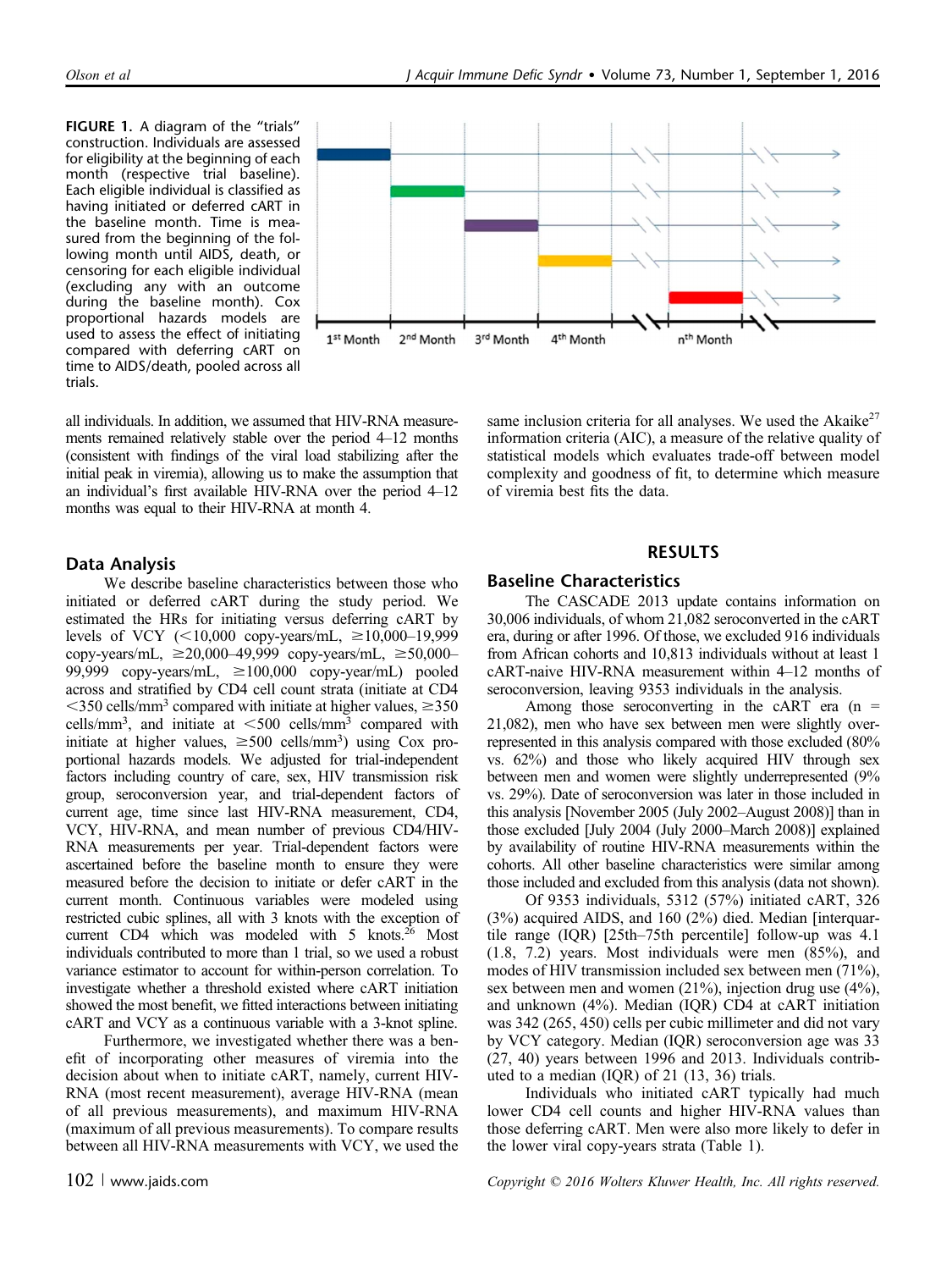## Viremia Copy-Years

Pooling across CD4 cell count strata, HRs for the effect of initiating cART compared with deferring on time to AIDS/ death significantly decreased as VCY increased ( $P$ -trend < 0.001). For example, at times when the VCY was in the range 10,000–20,000 copy-years/mL, there was only a modest 9% reduction in the hazard of AIDS/death associated with immediate initiation of cART compared with deferral [HR =  $0.91$  (95% CI: 0.57 to 1.46)], whereas at times when the VCY was  $>100,000$  copy-years/mL, the estimated reduction in risk of AIDS/death associated with immediate versus deferred initiation was 56% [HR = 0.44 (95% CI: 0.35

| TABLE 1. Baseline Characteristic for Individuals Who Initiated or Deferred cART by Levels of VCY |                       |                    |  |  |  |  |  |  |
|--------------------------------------------------------------------------------------------------|-----------------------|--------------------|--|--|--|--|--|--|
| Characteristic                                                                                   | <b>Initiated cART</b> | Deferred cART      |  |  |  |  |  |  |
| $VCY < 10,000$ copy-years/mL                                                                     |                       |                    |  |  |  |  |  |  |
| "Trial" observations, N                                                                          | 651                   | 50,349             |  |  |  |  |  |  |
| Follow-up, median (IQR) person-years                                                             | 3.3(1.4, 6.8)         | $4.2$ $(2.1, 7.0)$ |  |  |  |  |  |  |
| Male, $N$ $(\%)$                                                                                 | 398 (61)              | 38,869 (77)        |  |  |  |  |  |  |
| Seroconversion year                                                                              | 2005 (2000, 2009)     | 2004 (2001, 2007)  |  |  |  |  |  |  |
| Seroconversion age                                                                               | 30 (26, 37)           | 33 (27, 39)        |  |  |  |  |  |  |
| CD4 cell count median (IQR), mm <sup>3</sup>                                                     | 397 (291, 567)        | 637 (486, 826)     |  |  |  |  |  |  |
| HIV-RNA copies/mL median (IQR) *                                                                 | 3.7(3.2, 4.1)         | 3.4(3.0, 3.8)      |  |  |  |  |  |  |
| VCY median $(IQR)$ *                                                                             | 3.6(3.2, 3.8)         | 3.5(3.0, 3.8)      |  |  |  |  |  |  |
| $VCY \ge 10,000-19,999$ copy-years/mL                                                            |                       |                    |  |  |  |  |  |  |
| Trial observations, N                                                                            | 488                   | 22,825             |  |  |  |  |  |  |
| Follow-up, median (IQR) person-years                                                             | 3.0(1.4, 6.0)         | 4.0(2.0, 6.6)      |  |  |  |  |  |  |
| Male, $N$ $(\%)$                                                                                 | 382 (78)              | 19,348 (85)        |  |  |  |  |  |  |
| Seroconversion year                                                                              | 2006 (2002, 2009)     | 2005 (2002, 2007)  |  |  |  |  |  |  |
| Seroconversion age                                                                               | 33 (26, 40)           | 32(27, 39)         |  |  |  |  |  |  |
| CD4 cell count median (IQR), mm <sup>3</sup>                                                     | 360 (282, 475)        | 553 (437, 707)     |  |  |  |  |  |  |
| HIV-RNA copies/mL median (IQR) *                                                                 | 4.3(3.9, 4.6)         | 4.1(3.7, 4.4)      |  |  |  |  |  |  |
| VCY median (IQR) *                                                                               | 4.2(4.1, 4.2)         | 4.2(4.1, 4.2)      |  |  |  |  |  |  |
| $VCY \ge 20,000-49,999$ copy-years/mL                                                            |                       |                    |  |  |  |  |  |  |
| Trial observations, N                                                                            | 1026                  | 39,675             |  |  |  |  |  |  |
| Follow-up, median (IQR) person-years                                                             | 3.3(1.4, 6.6)         | 3.9(1.9, 6.5)      |  |  |  |  |  |  |
| Male, $N$ $(\%)$                                                                                 | 853 (83)              | 34,804 (88)        |  |  |  |  |  |  |
| Seroconversion year                                                                              | 2006 (2001, 2008)     | 2004 (2002, 2007)  |  |  |  |  |  |  |
| Seroconversion age                                                                               | 34 (28, 41)           | 33 (27, 39)        |  |  |  |  |  |  |
| CD4 cell count median $(IQR)$ , mm <sup>3</sup>                                                  | 355 (277, 466)        | 523 (417, 662)     |  |  |  |  |  |  |
| HIV-RNA copies/mL median (IQR) *                                                                 | 4.6(4.3, 4.9)         | 4.3(3.9, 4.6)      |  |  |  |  |  |  |
| VCY median $(IQR)$ *                                                                             | 4.5(4.4, 4.6)         | 4.5(4.4, 4.6)      |  |  |  |  |  |  |
| $VCY \ge 50,000-99,999$ copy-years/mL                                                            |                       |                    |  |  |  |  |  |  |
| Trial observations, N                                                                            | 950                   | 30,925             |  |  |  |  |  |  |
| Follow-up, median (IQR) person-years                                                             | 3.1(1.4, 5.7)         | 3.8(1.8, 6.2)      |  |  |  |  |  |  |
| Male, $N$ $(\%)$                                                                                 | 837 (88)              | 27,657 (89)        |  |  |  |  |  |  |
| Seroconversion year                                                                              | 2005 (2002, 2008)     | 2004 (2002, 2006)  |  |  |  |  |  |  |
| Seroconversion age                                                                               | 33 (27, 41)           | 33 (27, 39)        |  |  |  |  |  |  |
| CD4 cell count median (IQR), mm <sup>3</sup>                                                     | 340 (272, 440)        | 492 (393, 628)     |  |  |  |  |  |  |
| HIV-RNA copies/mL median (IQR) *                                                                 | 4.8(4.4, 5.1)         | 4.5(4.2, 4.8)      |  |  |  |  |  |  |
| VCY median $(IQR)$ *                                                                             | 4.9 (4.8, 4.9)        | 4.8(4.8, 4.9)      |  |  |  |  |  |  |
| $VCY \ge 100,000$ copy-years/mL                                                                  |                       |                    |  |  |  |  |  |  |
| Trial observations, N                                                                            | 2102                  | 44,581             |  |  |  |  |  |  |
| Follow-up, median (IQR) person-years                                                             | 3.5(1.6, 5.6)         | 3.9(1.8, 6.2)      |  |  |  |  |  |  |
| Male, $N$ $(\%)$                                                                                 | 1928 (92)             | 41,702 (94)        |  |  |  |  |  |  |
| Seroconversion year                                                                              | 2005 (2002, 2007)     | 2004 (2001, 2006)  |  |  |  |  |  |  |
| Seroconversion age                                                                               | 35(29, 42)            | 33 (28, 40)        |  |  |  |  |  |  |
| CD4 cell count median (IQR), mm <sup>3</sup>                                                     | 320 (246, 411)        | 467 (370, 591)     |  |  |  |  |  |  |
| HIV-RNA copies/mL median (IQR) *                                                                 | 5.2(4.8, 5.5)         | 4.9(4.5, 5.2)      |  |  |  |  |  |  |
| VCY median (IOR) *                                                                               | 5.3(5.2, 5.6)         | 5.3(5.1, 5.5)      |  |  |  |  |  |  |

Copyright  $\odot$  2016 Wolters Kluwer Health, Inc. All rights reserved. www.jaids.com | 103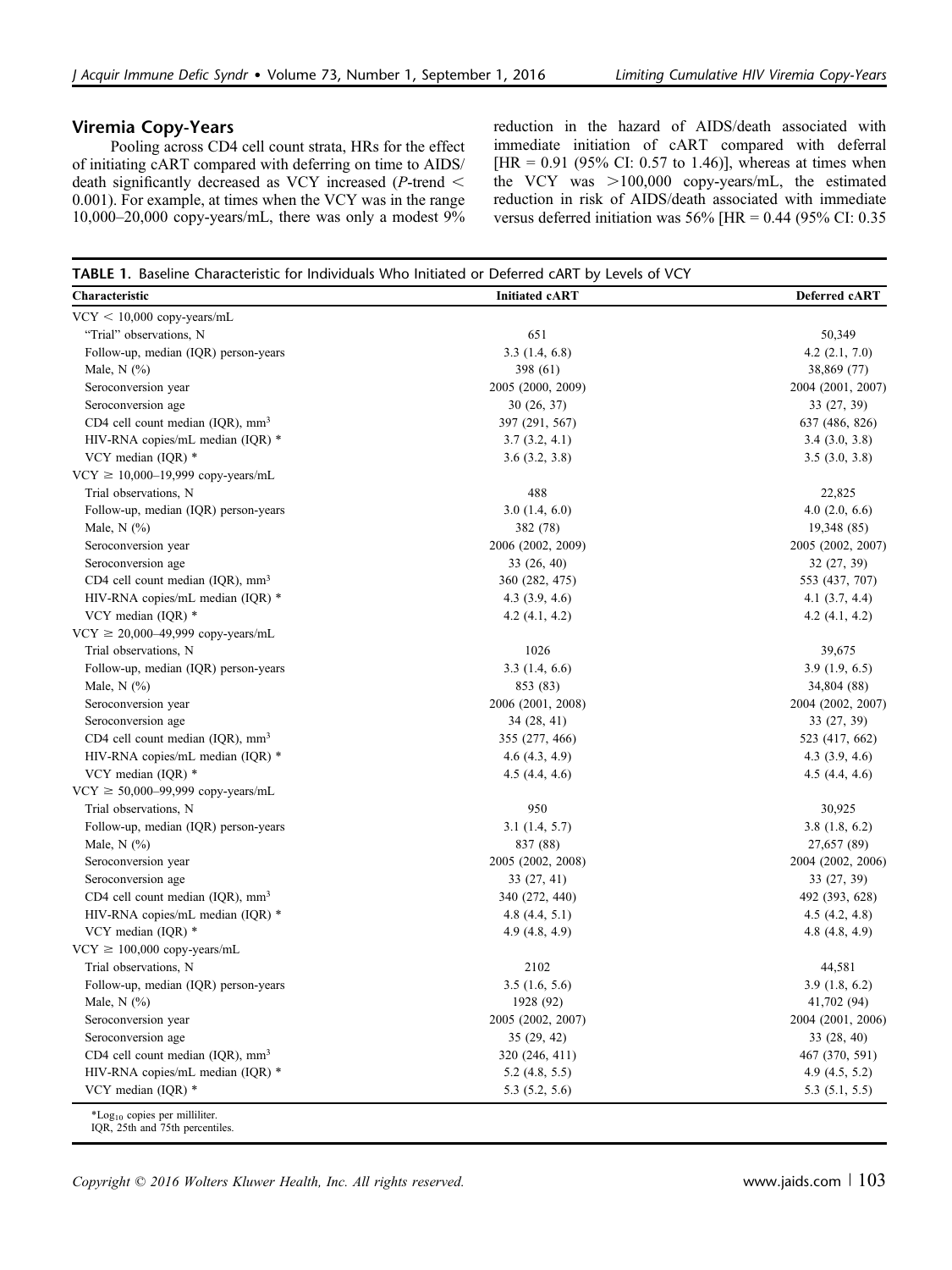to 0.55)], Table 2. Among individuals initiating with CD4  $\geq$ 350 cells per cubic millimeter, there was a modest trend  $(P = 0.11)$  toward a greater benefit of immediate initiation of cART (vs. deferral), although the results continued to suggest some benefit of earlier initiation among the group with VCY  $>100,000$  copy-years/mL [HR = 0.68 (95% CI: 0.49 to 0.94)], Table 2. As expected among individuals initiating with CD4 ,350 cells per cubic millimeter, immediate initiation was beneficial in all VCY categories (all  $HR < 1$ ) (see Table, Supplemental Digital Content,<http://links.lww.com/QAI/A817>).

Modeling initiation of cART by VCY as a continuous variable showed the same trends as the categorical analysis, Figure 2. No obvious threshold of copy-years was found; however, pooling CD4 cell count categories, the upper bound of the 95% CI first fell below one when VCY passed 17,343 copies-years/mL, suggesting that among individuals with VCY values above this threshold, immediate initiation of cART may result in a reduction in the risk of AIDS/death. Stratifying by CD4 cell count, in those with  $CD4 \ge 350$  cells per cubic millimeter, the upper bound of the 95% CI fell below one when VCY surpassed 52,826 copy-years/mL, again suggesting that among individuals with high CD4 cell counts and VCY values above this threshold, immediate initiation of cART may result in a reduction in the risk of AIDS/death.

Using a CD4 count threshold of 500 cells per cubic millimeter showed similar results. For those with  $CD4 \geq 500$ cells per cubic millimeter, the greatest benefit of initiation was seen when VCY  $>100,000$  copy-years/mL [HR = 0.41 (0.19, 0.87), *P*-trend = 0.09], Table 2. Modeling VCY continuously, the upper bound of the 95% CI in those with CD4  $\geq$ 500 cells per cubic millimeter fell below one when VCY surpassed 38,152 copy-years/mL. In those with a CD4 count  $<500$  cells per cubic millimeter, there was an overall benefit of treatment initiation in VCY categories  $>10,000$  copy-years/mL (see Table, Supplemental Digital Content, [http://links.lww.com/QAI/A817\)](http://links.lww.com/QAI/A817).

## Other Measures of Viremia

Pooling CD4 strata, the HRs for the effect of initiating cART on time to AIDS/death decreased as most recent HIV-RNA increased ( $P$ -trend  $< 0.001$ ) with the largest benefit of initiation seen when current HIV-RNA exceeded 100,000 copies/mL  $[HR = 0.45 (0.36, 0.57)]$ . Among individuals with a CD4 count  $\geq$ 350 cells per cubic millimeter, there was a modest trend ( $P$ -trend = 0.08) for an increased benefit of immediate initiation (vs. deferral) as the current HIV-RNA increased, with the largest benefit of immediate initiation seen if the current HIV-RNA was  $>100,000$  copies/mL [HR = 0.65 (0.47, 0.89)], Table 2. Stratifying by CD4, there was a benefit of initiating versus deferring for all individuals with  $CD4 < 350$  cells per cubic millimeter regardless of current HIV-RNA level, as expected from the VCY analysis. The same trends were seen when modeling VCY and current HIV-RNA continuously, Figure 2, and when considering average and maximum viremia (data not shown).

Using a CD4 threshold of 500 cells per cubic millimeter, similar results were obtained for the average and maximum viremia (data not shown).

Pooling CD4 strata, model fit was best for VCY (minimum AIC, 230115) compared with current (increase in  $AIC = 238$ , average (increase in  $AIC = 124$ ), and maximum HIV-RNA (increase in  $AIC = 163$ ). Maximum HIV-RNA fits the model best in the CD4  $\leq$ 500 cells per cubic millimeter strata (minimum AIC, 1024345; increase in AIC = 32, 128, 15 for VCY, current, and average HIV-RNA, respectively, for

TABLE 2. The Effect of Initiation Compared With Deferring cART on Time to AIDS/Death by VCY Alone by CD4 Cell Count Strata  $(\geq 350, \geq 500 \text{ Cells/mm}^3)$ 

|                               | <b>All Patients</b> |                               |                       | $CD4 \geq 350$ Cells/mm <sup>3</sup> |                               |                       | $CD4 \ge 500$ Cells/mm <sup>3</sup> |                        |                       |
|-------------------------------|---------------------|-------------------------------|-----------------------|--------------------------------------|-------------------------------|-----------------------|-------------------------------------|------------------------|-----------------------|
|                               | Events,<br>N        | HR $(95\% \text{ CI})$        | $P$ , AIC             | Events,<br>N                         | HR (95% CI)                   | $P$ , AIC             | Events,<br>N                        | <b>HR (95% CI)</b>     | $\boldsymbol{P}$      |
| VCY, copy-<br>years/mL        |                     |                               |                       |                                      |                               |                       |                                     |                        |                       |
| < 10,000                      | 198                 | $1.10(0.74 \text{ to } 1.63)$ | $0.001*$              | 181                                  | $1.04$ (0.63 to 1.73)         | $0.51*$               | 138                                 | $0.81$ (0.36 to 1.80)  | $0.56*$               |
| $10,000 - 20,000$             | 202                 | $0.91(0.57 \text{ to } 1.46)$ | $< 0.001$ †           | 175                                  | $0.79(0.40 \text{ to } 1.58)$ | $0.11\dagger$         | 116                                 | $0.96$ (0.37 to 2.52)  | $0.09\dagger$         |
| 20,000-50,000                 | 260                 | $0.69(0.50 \text{ to } 0.94)$ | 230,115.30 $\ddagger$ | 227                                  | $0.88(0.61 \text{ to } 1.29)$ | 186,803.80 $\ddagger$ | 166                                 | $0.70$ (0.37 to 1.31)  | 113,258.00 $\ddagger$ |
| 50,000-100,000                | 242                 | $0.56(0.40 \text{ to } 0.80)$ |                       | 206                                  | $0.60$ (0.36 to 1.01)         |                       | 146                                 | $0.45$ (0.18 to 1.09)  |                       |
| >100,000                      | 225                 | $0.44$ (0.35 to 0.55)         |                       | 182                                  | $0.68$ (0.49 to 0.94)         |                       | 117                                 | $0.41$ (0.19 to 0.87)  |                       |
| Current HIV-RNA,<br>copies/mL |                     |                               |                       |                                      |                               |                       |                                     |                        |                       |
| < 10,000                      | 180                 | $1.14(0.81 \text{ to } 1.61)$ | $0.001*$              | 167                                  | $1.37(0.89 \text{ to } 2.09)$ | $0.03*$               | 161                                 | $0.86$ (0.46 to 1.61)§ | $0.40*$               |
| $10,000 - 20,000$ 1           | 140                 | $0.63$ (0.36 to 1.08)         | $< 0.001$ †           | 121                                  | $0.54$ (0.22 to 1.33)         | $0.08\dagger$         |                                     |                        | $0.08\dagger$         |
| 20,000-50,000                 | 211                 | $0.53$ (0.37 to 0.76)         | 230,353.40 $\ddagger$ | 182                                  | $0.55(0.34 \text{ to } 0.89)$ | 187,014.80 $\ddagger$ | 132                                 | $0.58$ (0.28 to 1.23)  | 113,454.30 $t$        |
| 50,000-100,000                | 202                 | $0.62$ (0.45 to 0.86)         |                       | 163                                  | $0.80$ (0.57 to 1.25)         |                       | 107                                 | $0.61$ (0.28 to 1.31)  |                       |
| >100,000                      | 202                 | $0.45(0.36 \text{ to } 0.57)$ |                       | 195                                  | $0.65(0.47 \text{ to } 0.89)$ |                       | 120                                 | $0.38$ (0.19 to 0.77)  |                       |

\*p-heterogeneity (df = 4).

 $\text{tr}\text{-trend}$  (df = 1).

‡AIC, Akaike information criterion.

§By chance, there were no failures among initiators in the CD4 ≥500 cells per cubic millimeter, VCY 10,000-20,000 category, so this category is <20,000 copies per milliliter.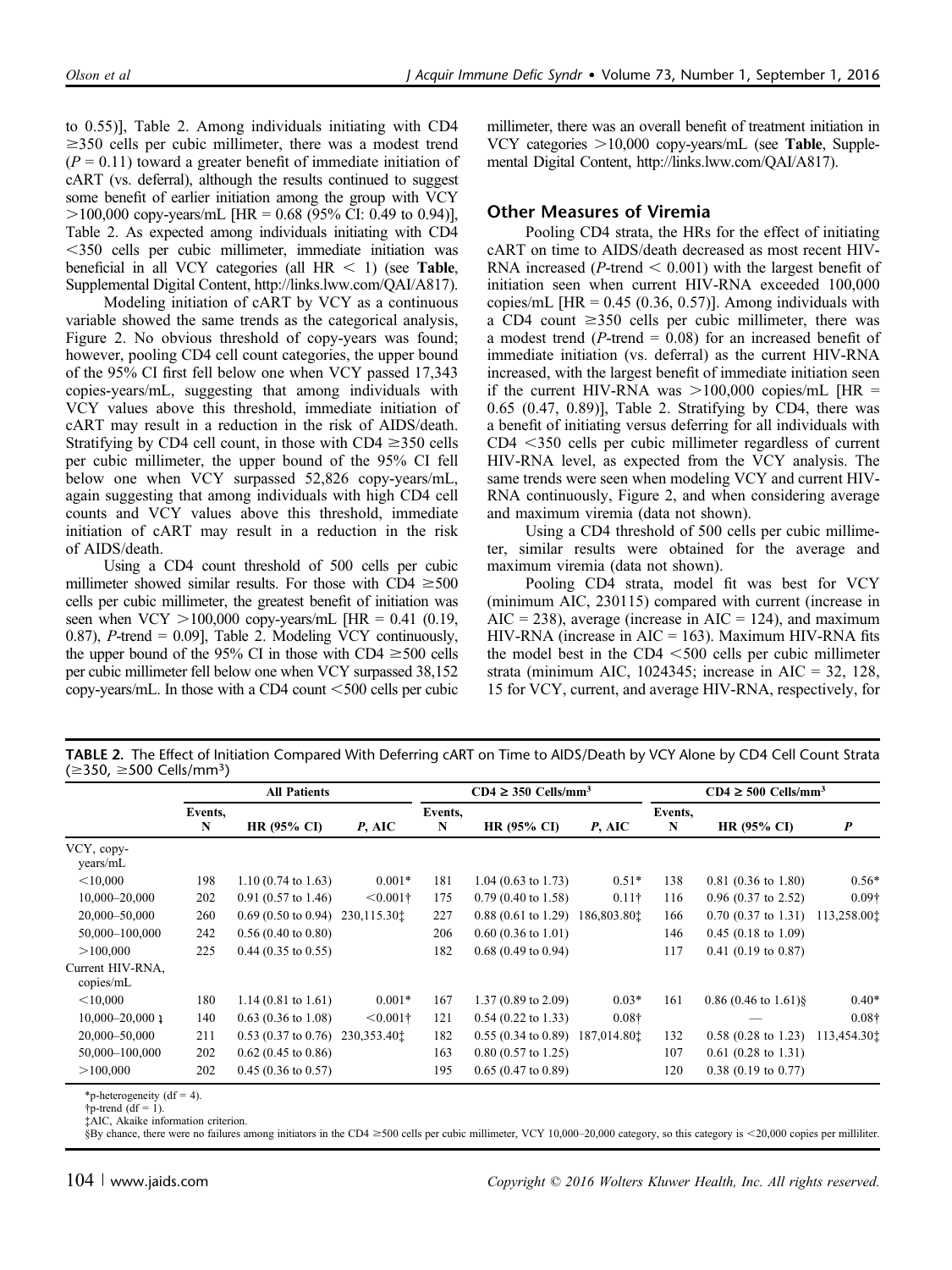

FIGURE 2. The effect of initiating compared with deferring cART on time to AIDS/death by VCY and CD4 cell count modeled continuously with 3 knot splines using the CAS-CADE data set.

copy-years, current, average, and maximum HIV-RNA, respectively). In the CD4  $\geq$ 500 cells per cubic millimeter strata, VCY gave the best model fit (minimum AIC  $=$ 113,258.00, increase in AIC = 196, 84, for current, average, and maximum HIV-RNA, respectively).

#### **DISCUSSION**

Pooling CD4 cell count strata, there is a benefit of initiating cART as the cumulative and absolute HIV-RNA increases, with benefits observed as the total VCY exceeds approximately 17,500 copy-years/mL. What is of clinical interest, however, is whether there is benefit of immediate cART initiation in individuals with healthy immune systems  $(CD4 \ge 500$  cells per cubic millimeter) and high levels of viremia. Among individuals with  $CD4 \geq 500$  cells per cubic millimeter, we found a modest benefit of earlier cART initiation for those with high cumulative and absolute HIV- $RNA >100,000$  copy-years/mL and copies per milliliter, associated with reducing risk of AIDS/death by 59% (13%– 81%) and 62% (23%–81%). Our results support the recent evidence from the START trial<sup>28</sup> which found serious illness or death was reduced by 53% among those treated immediately vs. waiting to initiate until CD4 cell count dropped below 350 cells per cubic millimeter.<sup>13</sup>

All measures of viremia showed consistent and similar results with an increased benefit of cART initiation with increasing VCY. Among the pooled and separate CD4 cell count strata, there was not a single viremia measure that consistently showed best model fit using AIC. VCY fits best when pooling CD4 and in the CD4  $\geq$ 350 cells per cubic millimeter strata, whereas average viremia fits best in the CD4 ,350 cells per cubic millimeter strata. Although VCY incorporates cumulative HIV burden, it requires frequent HIV-RNA measurements from the start of infection, which are not available in most HIV-positive individuals. Even if such measurements are available, cumulative viremia is difficult and time-consuming to calculate. Average and maximum HIV-RNA also require frequent measurements from seroconversion, so too are not relevant for most HIV-positive individuals. Current HIV-RNA, however, is a measure that is easily obtained from all HIV-positive individuals and is therefore of greatest clinical relevance.

Although observational studies are not designed to inform the "when to start" question, we provide evidence that cART initiation is beneficial when CD4 cell counts fall below 350 cells per cubic millimeter, supporting other observational studies.<sup>14,29–31</sup> The START trial has recently reported a modest absolute risk reduction of AIDS, other serious illnesses, and death for cART initiation at CD4 cell counts above 500 cells per cubic millimeter $11$  compared with deferring initiation to CD4 below  $350$  cells per cubic millimeter.<sup>13</sup> Our analysis, using data before guidelines recommending immediate cART initiation, suggests that benefit is likely to be greatest in those with highest viremia burden and adds to the body of evidence which informs clinical guidelines.<sup>32</sup>

We reflected the dynamic process of initiating cART by allowing individuals to contribute information to multiple trials rather than just considering a single point in time. This provided estimates of the average benefit of initiating cART compared with deferring cART at particular levels of CD4 cell counts and cumulative exposure to HIV-RNA. Our estimates can therefore be used to inform trade-offs between initiating treatment at varying points in disease progression compared with the lifelong challenges of initiating therapy, such as adherence and adverse effects.

The availability of HIV-RNA data from HIV seroconversion allowed us to investigate when to start treatment based on a variety of measures of viremia captured during the life course of HIV infection. Of particular importance, there is potential for lead-time bias<sup>33</sup> when measuring cumulative exposure to viremia in sero-prevalent cohorts which is essentially eliminated in this sero-converter study as we have serial HIV-RNA measurements taken from the date of seroconversion. This is, therefore, the first study, to our knowledge, that has compared the benefit of cART initiation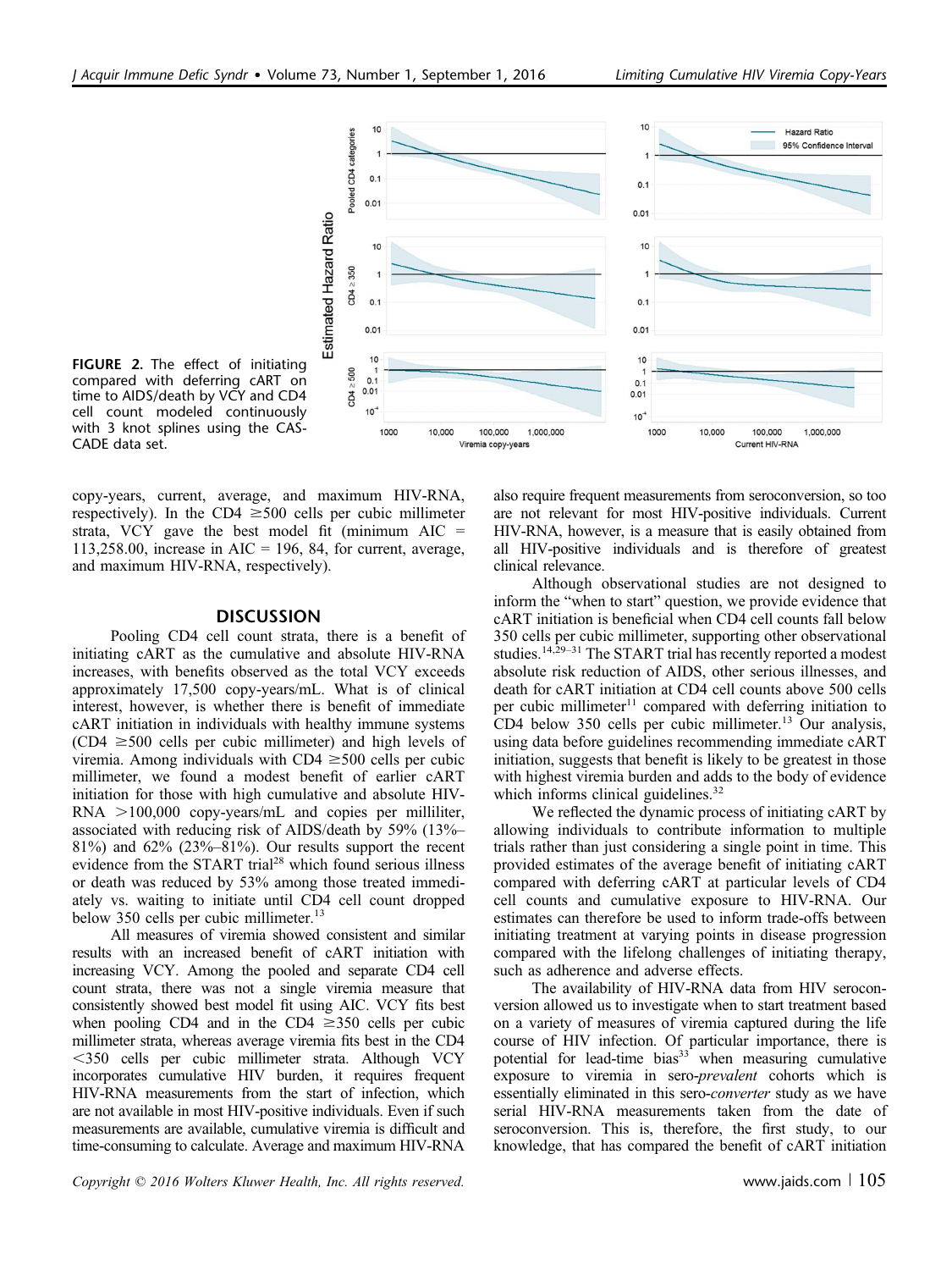by these levels of viremia in combination with CD4 cell count. Nevertheless, despite nearly 10,000 seroconverters being included, we were not able to assess the impact of initiating versus deferring within the CD4 strata where decisions on whether cART should be initiated have previously been most controversial (CD4  $>$ 350 cells/mm<sup>3</sup>).

In addition to AIDS and death, there are several other non–AIDS defining conditions that can affect morbidity and mortality. Increased exposure to viremia has been shown to be associated with cardiovascular disease,  $34$  multimorbidity,  $35$ and AIDS and non-AIDS malignancies,  $5,36,37$  so had these data been available, our estimates could have shown a stronger benefit of cART initiation. CASCADE does not currently collect data on non–AIDS conditions.

Like all observational studies, our estimates rely on the assumption of no unmeasured confounding. We adjusted for some of the most important factors in deciding when to initiate therapy, but it is possible that other unmeasured factors, such as comorbidities or likelihood of adherence, played a role in the initiation of cART in our population. The HRs above one for cART initiation versus deferred treatment, albeit with wide confidence intervals, in the group with low current HIV-RNA suggest we may lack information on some confounders; this could be a particular concern among those with a CD4 count  $\geq$ 350 cells per cubic millimeter, a group for which not all treatment guidelines recommended initiation of cART during the study period.

It is unlikely that randomized evidence will ever be available on when to initiate cART by these measures of viremia, so applying robust statistical methods to large observational data sets presented here will likely provide the best evidence that will ever be available. Our data suggest that deferring cART in an individual unwilling or unable to start treatment immediately may not impact the risk of AIDS/ death provided a healthy CD4 cell count  $(\geq 350, 500 \text{ cells})$ mm<sup>3</sup>) and low VCY  $(< 50,000$  copy-years/mL) are maintained. However, we found consistently that AIDS and death were delayed among those who initiated treatment with CD4 cell counts  $\geq 350$  cells per cubic millimeter and VCY  $>100,000$  copy-years/mL.

#### ACKNOWLEDGMENTS

CASCADE Steering Committee: Julia Del Amo (Chair), Laurence Meyer (Vice Chair), Heiner C. Bucher, Geneviève Chêne, Osamah Hamouda, Deenan Pillay, Maria Prins, Magda Rosinska, Caroline Sabin, Giota Touloumi.

CASCADE Co-ordinating Centre: Kholoud Porter (Project Leader), Ashley Olson, Andrea Cartier, Lorraine Fradette, Sarah Walker, Abdel Babiker.

CASCADE Clinical Advisory Board: Heiner C. Bucher, Andrea De Luca, Martin Fisher, Roberto Muga.

CASCADE Collaborators: Australia PHAEDRA cohort (Tony Kelleher, David Cooper, Pat Grey, Robert Finlayson, Mark Bloch) Sydney AIDS Prospective Study and Sydney Primary HIV Infection cohort (Tony Kelleher, Tim Ramacciotti, Linda Gelgor, David Cooper, Don Smith); Austria Austrian HIV Cohort Study (Robert Zangerle); Canada South

Alberta clinic (John Gill); Estonia Tartu Ülikool (Irja Lutsar); France ANRS CO3 Aquitaine cohort (Geneviève Chêne, Francois Dabis, Rodolphe Thiebaut), ANRS CO4 French Hospital Database (Dominique Costagliola, Marguerite Guiguet), Lyon Primary Infection cohort (Philippe Vanhems), French ANRS CO6 PRIMO cohort (Marie-Laure Chaix, Jade Ghosn), ANRS CO2 SEROCO cohort (Laurence Meyer, Faroudy Boufassa); Germany German HIV-1 seroconverter cohort (Osamah Hamouda, Claudia Kücherer, Barbara Bartmeyer); Greece AMACS (Anastasia Antoniadou, Georgios Chrysos, Georgios L. Daikos); Greek Haemophilia cohort (Giota Touloumi, Nikos Pantazis, Olga Katsarou); Italy Italian Seroconversion Study (Giovanni Rezza, Maria Dorrucci), ICONA cohort (Antonella d'Arminio Monforte, Andrea De Luca.) Netherlands Amsterdam Cohort Studies among homosexual men and drug users (Maria Prins, Ronald Geskus, Jannie van der Helm, Hanneke Schuitemaker); Norway Oslo and Ulleval Hospital cohorts (Mette Sannes, Oddbjorn Brubakk, Anne-Marte Bakken Kran); Poland National Institute of Hygiene (Magdalena Rosinska); Spain Badalona IDU hospital cohort (Roberto Muga, Jordi Tor), Barcelona IDU Cohort (Patricia Garcia de Olalla, Joan Cayla), CoRIS-scv (Julia del Amo, Santiago Moreno, Susana Monge); Madrid cohort (Julia Del Amo, Jorge del Romero), Valencia IDU cohort (Santiago Pérez-Hoyos); Sweden Swedish InfCare HIV Cohort, Sweden (Anders Sönnerborg); Switzerland Swiss HIV Cohort Study (Heiner C. Bucher, Huldrych Günthard, Martin Rickenbach); Ukraine Perinatal Prevention of AIDS Initiative (Ruslan Malyuta); United Kingdom Public Health England (Gary Murphy), UK Register of HIV Seroconverters (Kholoud Porter, Anne Johnson, Andrew Phillips, Abdel Babiker), University College London (Deenan Pillay); African cohorts: Genital Shedding Study (US: Charles Morrison; Family Health International, Robert Salata, Case Western Reserve University, Uganda: Roy Mugerwa, Makerere University, Zimbabwe: Tsungai Chipato, University of Zimbabwe); International AIDS Vaccine Initiative (IAVI) Early Infections Cohort (Kenya, Rwanda, South Africa, Uganda, Zambia: Pauli N. Amornkul, IAVI, USA; Jill Gilmour, IAVI, UK; Anatoli Kamali, Uganda Virus Research Institute/Medical Research Council Uganda; Etienne Karita, Projet San Francisco, Rwanda).

EuroCoord Executive Board: Fiona Burns, University College London, UK; Geneviève Chêne, University of Bordeaux, France; Dominique Costagliola (Scientific Coordinator), Institut National de la Santé et de la Recherche Médicale, France; Carlo Giaquinto, Fondazione PENTA, Italy; Jesper Grarup, Region Hovedstaden, Denmark; Ole Kirk, Region Hovedstaden, Denmark; Laurence Meyer, Institut National de la Santé et de la Recherche Médicale, France; Heather Bailey, University College London, UK; Alain Volny Anne, European AIDS Treatment Group, France; Alex Panteleev, St. Petersburg City AIDS Centre, Russian Federation; Andrew Phillips, University College London, UK, Kholoud Porter, University College London, UK; Claire Thorne, University College London, UK.

EuroCoord Council of Partners: Jean-Pierre Aboulker, Institut National de la Santé et de la Recherche Médicale, France; Jan Albert, Karolinska Institute, Sweden; Silvia Asandi,

106 <sup>|</sup> www.jaids.com Copyright © 2016 Wolters Kluwer Health, Inc. All rights reserved.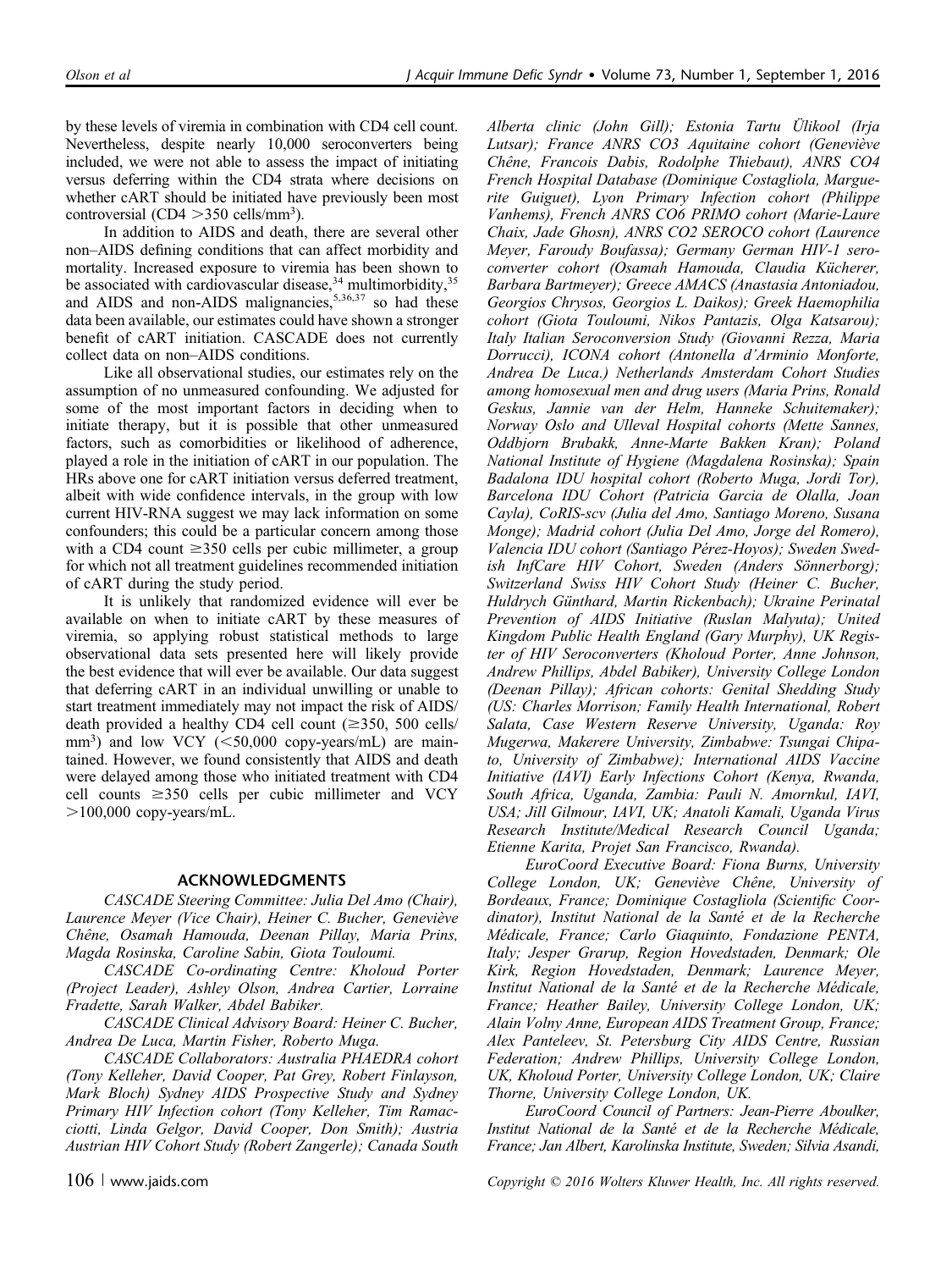Romanian Angel Appeal Foundation, Romania; Geneviève Chêne, University of Bordeaux, France; Dominique Costagliola (chair), INSERM, France; Antonella d'Arminio Monforte, ICoNA Foundation, Italy; Stéphane De Wit, St. Pierre University Hospital, Belgium; Peter Reiss, Stichting HIV Monitoring, Netherlands; Julia Del Amo, Instituto de Salud Carlos III, Spain; José Gatell, Fundació Privada Clínic per a la Recerca Bíomèdica, Spain; Carlo Giaquinto, Fondazione PENTA, Italy; Osamah Hamouda, Robert Koch Institut, Germany; Igor Karpov, University of Minsk, Belarus; Bruno Ledergerber, University of Zurich, Switzerland; Jens Lundgren, Region Hovedstaden, Denmark; Ruslan Malyuta, Perinatal Prevention of AIDS Initiative, Ukraine; Claus Møller, Cadpeople A/S, Denmark; Kholoud Porter, University College London, United Kingdom; Maria Prins, Academic Medical Centre, Netherlands; Aza Rakhmanova, St. Petersburg City AIDS Centre, Russian Federation; Jürgen Rockstroh, University of Bonn, Germany; Magda Rosinska, National Institute of Public Health, National Institute of Hygiene, Poland; Manjinder Sandhu, Genome Research Limited; Claire Thorne, University College London, UK; Giota Touloumi, National and Kapodistrian University of Athens, Greece; Alain Volny Anne, European AIDS Treatment Group, France.

EuroCoord External Advisory Board: David Cooper, University of New South Wales, Australia; Nikos Dedes, Positive Voice, Greece; Kevin Fenton, Public Health England, USA; David Pizzuti, Gilead Sciences, USA; Marco Vitoria, World Health Organisation, Switzerland.

EuroCoord Secretariat: Silvia Faggion, Fondazione PENTA, Italy; Lorraine Fradette, University College London, UK; Richard Frost, University College London, UK; Andrea Cartier, University College London, UK; Dorthe Raben, Region Hovedstaden, Denmark; Christine Schwimmer, University of Bordeaux, France; Martin Scott, UCL European Research & Innovation Office, UK.

#### REFERENCES

- 1. Mellors JW, Margolick JB, Phair JP, et al. Prognostic value of HIV-1 RNA, CD4 cell count, and CD4 Cell count slope for progression to AIDS and death in untreated HIV-1 infection. JAMA. 2007;297:2349–2350.
- 2. Mellors JW, Munoz A, Giorgi JV, et al. Plasma viral load and CD4+ lymphocytes as prognostic markers of HIV-1 infection. Ann Intern Med. 1997;126:946–954.
- 3. Attia S, Egger M, Muller M, et al. Sexual transmission of HIV according to viral load and antiretroviral therapy: systematic review and metaanalysis. AIDS. 2009;23:1397–1404.
- 4. Murray JS, Elashoff MR, Iacono-Connors LC, et al. The use of plasma HIV RNA as a study endpoint in efficacy trials of antiretroviral drugs. AIDS. 1999;13:797–804.
- 5. Zoufaly A, Stellbrink HJ, Heiden MA, et al. Cumulative HIV viremia during highly active antiretroviral therapy is a strong predictor of AIDSrelated lymphoma. J Infect Dis. 2009;200:79–87.
- 6. Cole SR, Napravnik S, Mugavero MJ, et al. Copy-years viremia as a measure of cumulative human immunodeficiency virus viral burden. Am J Epidemiol. 2010;171:198–205.
- 7. Mugavero MJ, Napravnik S, Cole SR, et al. Viremia copy-years predicts mortality among treatment-naive HIV-infected patients initiating antiretroviral therapy. Clin Infect Dis. 2011;53:927-935.
- 8. Wright ST, Hoy J, Mulhall B, et al. Determinants of viremia copy-years in people with HIV/AIDS after initiation of antiretroviral therapy. J Acquir Immune Defic Syndr. 2014;66:55–64.
- 9. Gunthard HF, Aberg JA, Eron JJ, et al. Antiretroviral treatment of adult HIV infection: 2014 recommendations of the international Antiviral Society-USA Panel. JAMA. 2014;312:410–425.

Copyright  $\heartsuit$  2016 Wolters Kluwer Health, Inc. All rights reserved. www.jaids.com | 107

- 10. El-Sadr WM, Lundgren J, Neaton JD, et al. CD4+ count-guided interruption of antiretroviral treatment. N Engl J Med. 2006;355:2283–2296.
- 11. Lundgren JD, Babiker A, El-Sadr W, et al. Inferior clinical outcome of the CD4+ cell count-guided antiretroviral treatment interruption strategy in the SMART study: role of CD4+ Cell counts and HIV RNA levels during follow-up. J Infect Dis. 2008;197:1145–1155.
- 12. Reekie J, Gatell JM, Yust I, et al. Fatal and nonfatal AIDS and non-AIDS events in HIV-1-positive individuals with high CD4 cell counts according to viral load strata. AIDS. 2011;25:2259–2268.
- 13. National Institute of Allergy and Infectious Diseases (NIAID). Starting antiretroviral treatment early improves outcomes for HIV-infected individuals. 2015. Available at: [https://www.niaid.nih.gov/news/newsreleases/](https://www.niaid.nih.gov/news/newsreleases/2015/Pages/START.aspx) [2015/Pages/START.aspx.](https://www.niaid.nih.gov/news/newsreleases/2015/Pages/START.aspx) Accessed June 18, 2015.
- 14. Timing of HAART initiation and clinical outcomes in human immunodeficiency virus type 1 seroconverters. Arch Intern Med. 2011;171: 1560–1569.
- 15. de Wolf F, Sabin C, Kirk O, et al. Developing a multidisciplinary network for clinical research on HIV infection: the EuroCoord experience. Clin Invest. 2012;2:255–264.
- 16. Pantazis N, Morrison C, Amornkul PN, et al. Differences in HIV natural history among African and non-African seroconverters in Europe and seroconverters in sub-Saharan Africa. PLoS One. 2012;7:e32369.
- 17. Hernan MA, Alonso A, Logan R, et al. Observational studies analyzed like randomized experiments: an application to postmenopausal hormone therapy and coronary heart disease. Epidemiology. 2008;19: 766–779.
- 18. Writing Committee for the CASCADE Collaboration. Timing of HAART initiation and clinical outcomes in human immunodeficiency virus type 1 seroconverters. Arch Intern Med. 2011;171:1560–1569.
- 19. Mocroft A, Oancea C, van Lunzen J, et al. Decline in esophageal candidiasis and use of antimycotics in European patients with HIV. Am J Gastroenterol. 2005;100:1446–1454.
- 20. Lundgren JD, Pedersen C, Clumeck N, et al. Survival differences in European patients with AIDS, 1979-89. The AIDS in Europe study group. BMJ. 1994;308:1068–1073.
- 21. Luo K, Law M, Kaldor JM, et al. The role of initial AIDS-defining illness in survival following AIDS. AIDS. 1995;9:57–63.
- 22. Mocroft AJ, Lundgren JD, d'Armino Monforte A, et al. Survival of AIDS patients according to type of AIDS-defining event. The AIDS in Europe Study Group. Int J Epidemiol. 1997;26:400–407.
- 23. Bartlett JA, DeMasi R, Dawson D, et al. Variability in repeated consecutive measurements of plasma human immunodeficiency virus RNA in persons receiving stable nucleoside reverse transcriptase inhibitor therapy or no treatment. J Infect Dis. 1998;178:1803–1805.
- 24. Brambilla D, Reichelderfer PS, Bremer JW, et al. The contribution of assay variation and biological variation to the total variability of plasma HIV-1 RNA measurements. The Women Infant Transmission Study Clinics. Virology Quality Assurance Program. AIDS. 1999;13:2269–2279.
- 25. Pantaleo G, Graziosi C, Fauci AS. New concepts in the immunopathogenesis of human immunodeficiency virus infection. N Engl J Med. 1993;328:327–335.
- 26. Durrleman S, Simon R. Flexible regression models with cubic splines. Stat Med. 1989;8:551–561.
- 27. Akaike H. A new look at the statistical model identification. Automatic Control IEEE Trans. 1974;19:716–723.
- 28. University of Minnesota—Clinical and Translational Science Institute Strategic. Timing of Antiretroviral Treatment (START). Available at: <https://clinicaltrials.gov/ct2/show/results/NCT00867048>.
- 29. Kitahata MM, Gange SJ, Abraham AG, et al. Effect of early versus deferred antiretroviral therapy for HIV on survival. N Engl J Med. 2009; 360:1815–1826.
- 30. Cain LE, Logan R, Robins JM, et al. When to initiate combined antiretroviral therapy to reduce mortality and AIDS-defining illness in HIV-infected persons in developed countries: an observational study. Ann Intern Med. 2011;154:509–515.
- 31. Sterne JA, May M, Costagliola D, et al. Timing of initiation of antiretroviral therapy in AIDS-free HIV-1-infected patients: a collaborative analysis of 18 HIV cohort studies. Lancet. 2009;373:1352–1363.
- 32. Sabin CA, Cooper DA, Collins S, et al. Rating evidence in treatment guidelines: a case example of when to initiate combination antiretroviral therapy (cART) in HIV-positive asymptomatic persons. AIDS. 2013;27: 1839–1846.